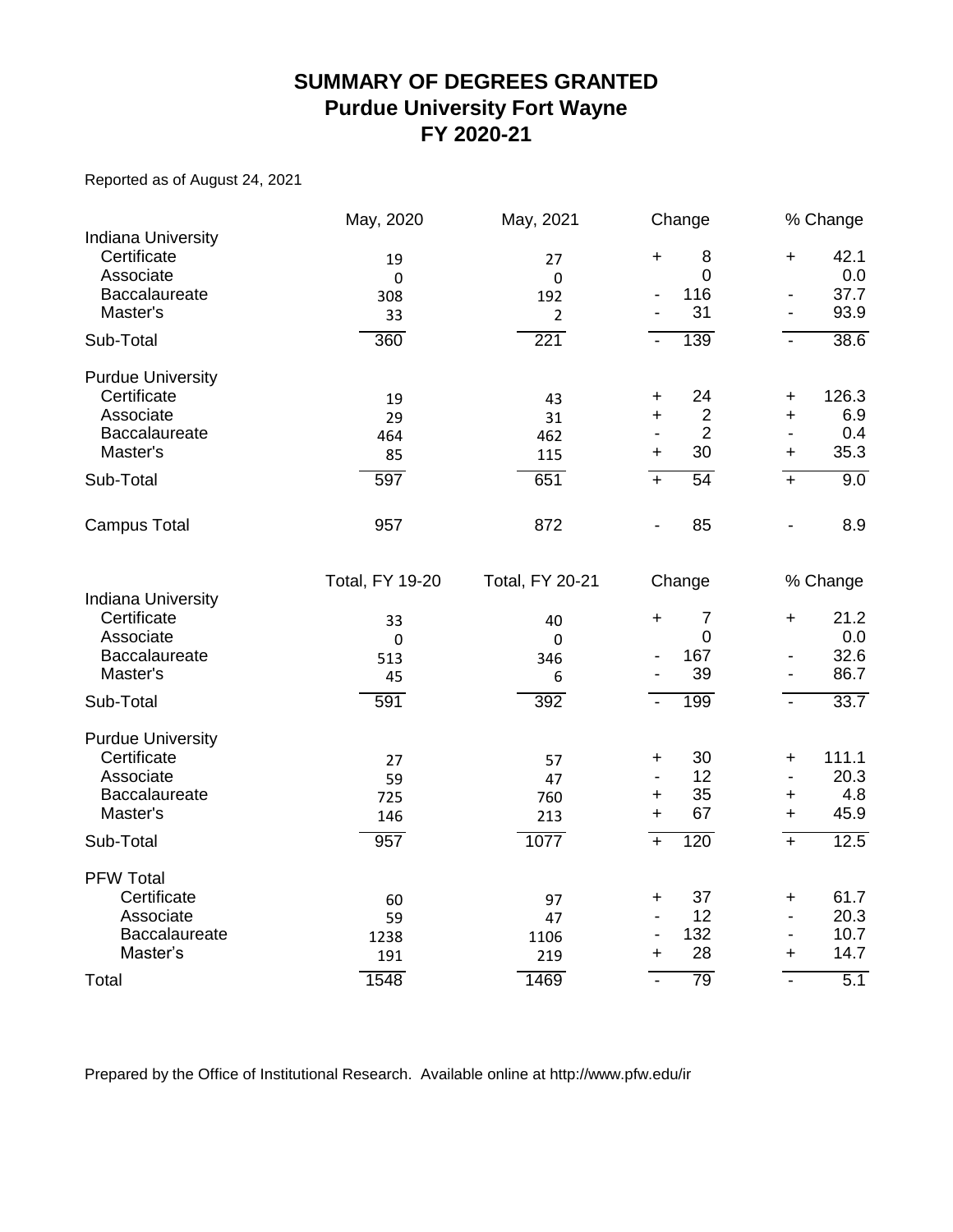|                                                |                  | AUG., 2020 DEC., 2020 MAY., 2021 JUN., 2021 Total |                |                |                |
|------------------------------------------------|------------------|---------------------------------------------------|----------------|----------------|----------------|
| <b>Arts and Sciences</b>                       |                  |                                                   |                |                |                |
| <b>Biology</b>                                 |                  |                                                   |                |                |                |
| <b>Bachelor of Science</b>                     |                  |                                                   |                |                |                |
| Biology                                        | $\mathbf 0$      | 14                                                | 28             | $\overline{2}$ | 44             |
| <b>Certificate</b>                             |                  |                                                   |                |                |                |
| <b>Research Certificate Biology</b>            | 0                | 0                                                 | $\overline{4}$ | $\mathbf 0$    | 4              |
| <b>Master of Science</b>                       |                  |                                                   |                |                |                |
| Biology                                        | 2                | 1                                                 | 9              | $\mathbf 0$    | 12             |
| <b>Biology Total</b>                           | $\mathbf{2}$     | 15                                                | 41             | $\mathbf{2}$   | 60             |
| <b>Chemistry</b>                               |                  |                                                   |                |                |                |
| <b>Associate of Science</b>                    |                  |                                                   |                |                |                |
| Chemistry                                      | 1                | $\overline{2}$                                    | 10             | 0              | 13             |
| <b>B S in Chemistry</b>                        |                  |                                                   |                |                |                |
| <b>Chemistry Biochem Option</b>                | $\boldsymbol{0}$ | $\mathbf 0$                                       | 1              | $\mathbf 0$    | 1              |
| <b>Bachelor of Science</b>                     |                  |                                                   |                |                |                |
| <b>Biochemistry BS</b>                         | $\overline{0}$   | 0                                                 | 3              | $\mathbf 0$    | 3              |
| <b>Certificate</b>                             |                  |                                                   |                |                |                |
| <b>Research Certificate Chemistry</b>          | 0                | 0                                                 | 2              | 0              | $\overline{2}$ |
| <b>Chemistry Total</b>                         | 1                | $\mathbf{2}$                                      | 16             | $\mathbf 0$    | 19             |
| <b>Communication</b>                           |                  |                                                   |                |                |                |
| <b>Bachelor of Arts</b>                        |                  |                                                   |                |                |                |
| Communication                                  | 1                | 9                                                 | 19             | 1              | 30             |
| <b>Master of Arts</b>                          |                  |                                                   |                |                |                |
| <b>Prof Communication Studies</b>              | $\mathbf 0$      | 4                                                 | 2              | $\pmb{0}$      | 6              |
| <b>Communication Total</b>                     | 1                | 13                                                | 21             | 1              | 36             |
| <b>Communication Sci &amp; Disorders</b>       |                  |                                                   |                |                |                |
| <b>Bachelor of Science</b>                     |                  |                                                   |                |                |                |
| <b>Communication Sci &amp; Disorders</b>       | 1                | 5                                                 | 26             | 1              | 33             |
| <b>Certificate</b>                             |                  |                                                   |                |                |                |
| <b>Gerontology Certificate</b>                 | $\pmb{0}$        | 1                                                 | 13             | $\overline{2}$ | 16             |
| <b>Communication Sci &amp; Disorders Total</b> | 1                | 6                                                 | 39             | 3              | 49             |

# **FY 2020-2021 Degree Summary by Major**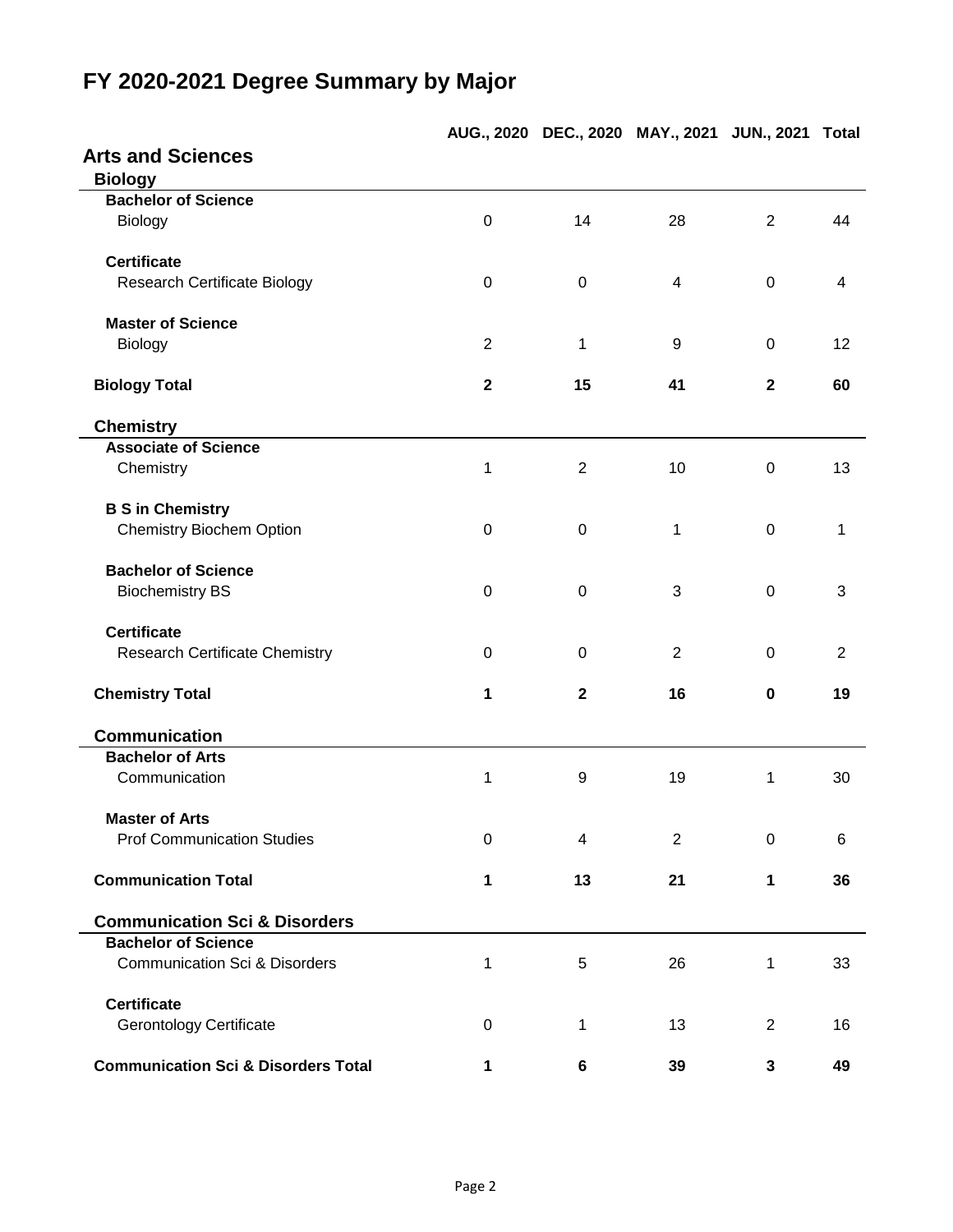|                                        |                  |                          | AUG., 2020 DEC., 2020 MAY., 2021 JUN., 2021 Total |                |                |
|----------------------------------------|------------------|--------------------------|---------------------------------------------------|----------------|----------------|
| <b>English and Linguistics</b>         |                  |                          |                                                   |                |                |
| <b>Bachelor of Arts</b>                |                  |                          |                                                   |                |                |
| English                                | $\overline{2}$   | $\overline{2}$           | 15                                                | $\mathbf 0$    | 19             |
| Philosophy                             | $\mathbf{1}$     | $\overline{0}$           | 1                                                 | $\overline{0}$ | $\overline{2}$ |
| <b>Certificate</b>                     |                  |                          |                                                   |                |                |
| Tch Engl New Lang UG Cert              | $\mathbf 0$      | $\mathbf 5$              | 9                                                 | $\mathbf 0$    | 14             |
| Tch Engl New Lang UG Bac Cert          | $\mathbf 0$      | $\overline{0}$           | 1                                                 | $\overline{0}$ | 1              |
| <b>Master of Arts</b>                  |                  |                          |                                                   |                |                |
| English                                | $\mathbf 0$      | $\overline{2}$           | 3                                                 | $\mathbf 0$    | 5              |
| <b>Master of Arts for Teachers</b>     |                  |                          |                                                   |                |                |
| English                                | 1                | 1                        | 0                                                 | $\mathbf 0$    | $\overline{2}$ |
| <b>English and Linguistics Total</b>   | 4                | 10                       | 29                                                | $\mathbf 0$    | 43             |
| <b>General Studies</b>                 |                  |                          |                                                   |                |                |
| <b>Bachelor of General Studies</b>     |                  |                          |                                                   |                |                |
| <b>General Studies</b>                 | 12               | 27                       | 38                                                | 6              | 83             |
| <b>General Studies Distance</b>        | 0                | $\mathbf 0$              | 1                                                 | $\overline{0}$ | 1              |
| <b>Bachelor of Applied Science</b>     |                  |                          |                                                   |                |                |
| <b>Applied Science</b>                 | 1                | $\overline{2}$           | 3                                                 | 0              | 6              |
| <b>General Studies Total</b>           | 13               | 29                       | 42                                                | 6              | 90             |
| <b>History</b>                         |                  |                          |                                                   |                |                |
| <b>Bachelor of Arts</b>                |                  |                          |                                                   |                |                |
| History                                | 3                | 4                        | $\overline{7}$                                    | 1              | 15             |
| <b>History Total</b>                   | 3                | 4                        | 7                                                 | 1              | 15             |
| <b>Interdisciplinary Studies</b>       |                  |                          |                                                   |                |                |
| <b>Certificate</b>                     |                  |                          |                                                   |                |                |
| Intl Studies Certificate               | $\boldsymbol{0}$ | $\overline{\mathcal{A}}$ | 5                                                 | $\mathbf{1}$   | 10             |
| <b>Peace Conflct Stud Certificate</b>  | 1                | 1                        | 1                                                 | $\overline{0}$ | 3              |
| <b>Interdisciplinary Studies Total</b> | 1                | 5                        | 6                                                 | 1              | 13             |
| Intl Language and Cul Studies          |                  |                          |                                                   |                |                |
| <b>Bachelor of Arts</b>                |                  |                          |                                                   |                |                |
| Spanish                                | $\boldsymbol{0}$ | 0                        | 3                                                 | 1              | 4              |
| Intl Language and Cul Studies Total    | $\mathbf 0$      | $\pmb{0}$                | 3                                                 | $\mathbf{1}$   | 4              |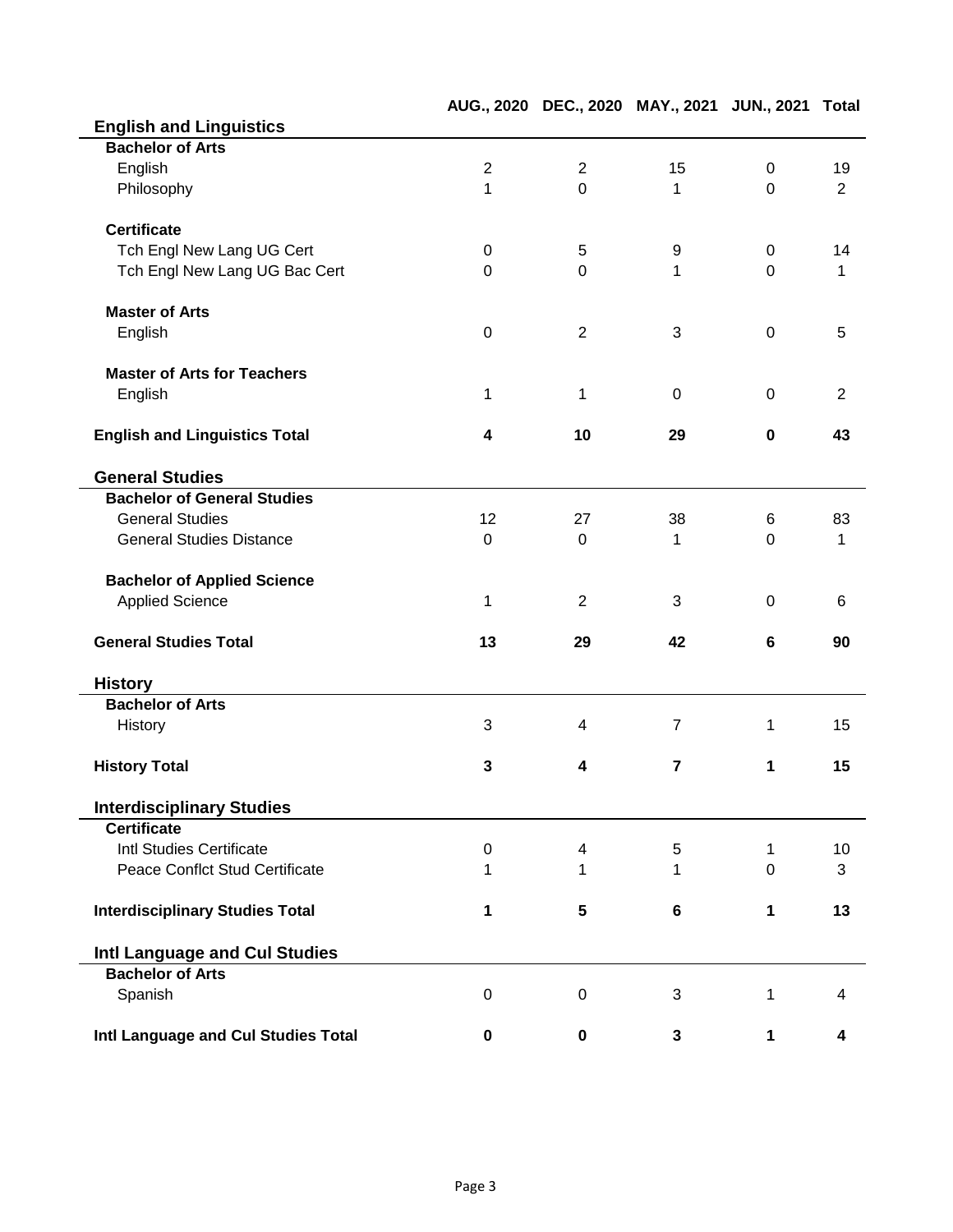|                                      |                  | AUG., 2020 DEC., 2020 MAY., 2021 JUN., 2021 Total |                |                |                |
|--------------------------------------|------------------|---------------------------------------------------|----------------|----------------|----------------|
| <b>Mathematical Sciences</b>         |                  |                                                   |                |                |                |
| <b>Bachelor of Science</b>           |                  |                                                   |                |                |                |
| Math Actuarial Science               | 1                | $\pmb{0}$                                         | 0              | $\pmb{0}$      | 1              |
| <b>Mathematics</b>                   | 1                | 1                                                 | 6              | 1              | 9              |
| <b>Mathematics Teaching</b>          | $\mathbf 0$      | $\mathbf 0$                                       | $\overline{2}$ | $\Omega$       | $\overline{2}$ |
| <b>Master of Science</b>             |                  |                                                   |                |                |                |
| <b>Mathematics</b>                   | $\pmb{0}$        | $\overline{7}$                                    | 3              | $\mathbf 0$    | 10             |
| <b>Bachelor of Actuarial Science</b> |                  |                                                   |                |                |                |
| <b>Actuarial Science</b>             | $\mathbf 0$      | $\pmb{0}$                                         | $\overline{2}$ | $\mathbf 0$    | 2              |
| <b>BS Data Science/Applied Stats</b> |                  |                                                   |                |                |                |
| Data Science & Applied Stats         | $\mathbf 0$      | $\boldsymbol{0}$                                  | $\overline{2}$ | $\mathbf 0$    | $\overline{2}$ |
| <b>Post Bacc Certificate</b>         |                  |                                                   |                |                |                |
| <b>Applied Statistics</b>            | $\pmb{0}$        | $\pmb{0}$                                         | 5              | $\pmb{0}$      | 5              |
| <b>Mathematical Sciences Total</b>   | $\mathbf{2}$     | 8                                                 | 20             | 1              | 31             |
| <b>Physics</b>                       |                  |                                                   |                |                |                |
| <b>Bachelor of Science</b>           |                  |                                                   |                |                |                |
| Physics                              | 4                | $\boldsymbol{0}$                                  | $\overline{7}$ | 0              | 11             |
| <b>Physics Total</b>                 | 4                | $\pmb{0}$                                         | $\overline{7}$ | 0              | 11             |
| <b>Political Science</b>             |                  |                                                   |                |                |                |
| <b>Bachelor of Arts</b>              |                  |                                                   |                |                |                |
| Economics                            | 0                | 1                                                 | 5              | 0              | 6              |
| <b>Political Science</b>             | $\boldsymbol{0}$ | 5                                                 | 6              | 0              | 11             |
| <b>Women's Studies</b>               | 1                | 1                                                 | $\mathbf 0$    | 0              | $\overline{2}$ |
| <b>Political Science Total</b>       | 1                | 7                                                 | 11             | $\pmb{0}$      | 19             |
| <b>Psychology</b>                    |                  |                                                   |                |                |                |
| <b>Bachelor of Arts</b>              |                  |                                                   |                |                |                |
| Psychology                           | $\mathbf 1$      | $\boldsymbol{9}$                                  | 20             | 1              | 31             |
| <b>Bachelor of Science</b>           |                  |                                                   |                |                |                |
| Psychology                           | $\pmb{0}$        | $\mathbf 0$                                       | 15             | $\overline{2}$ | 17             |
| <b>Certificate</b>                   |                  |                                                   |                |                |                |
| <b>Behavior Analysis Cert</b>        | 0                | 0                                                 | 3              | $\mathsf 0$    | 3              |
| Death Education                      | $\mathbf 0$      | $\pmb{0}$                                         | 1              | 0              | 1              |
| <b>Psychology Total</b>              | 1                | $\boldsymbol{9}$                                  | 39             | $\mathbf{3}$   | 52             |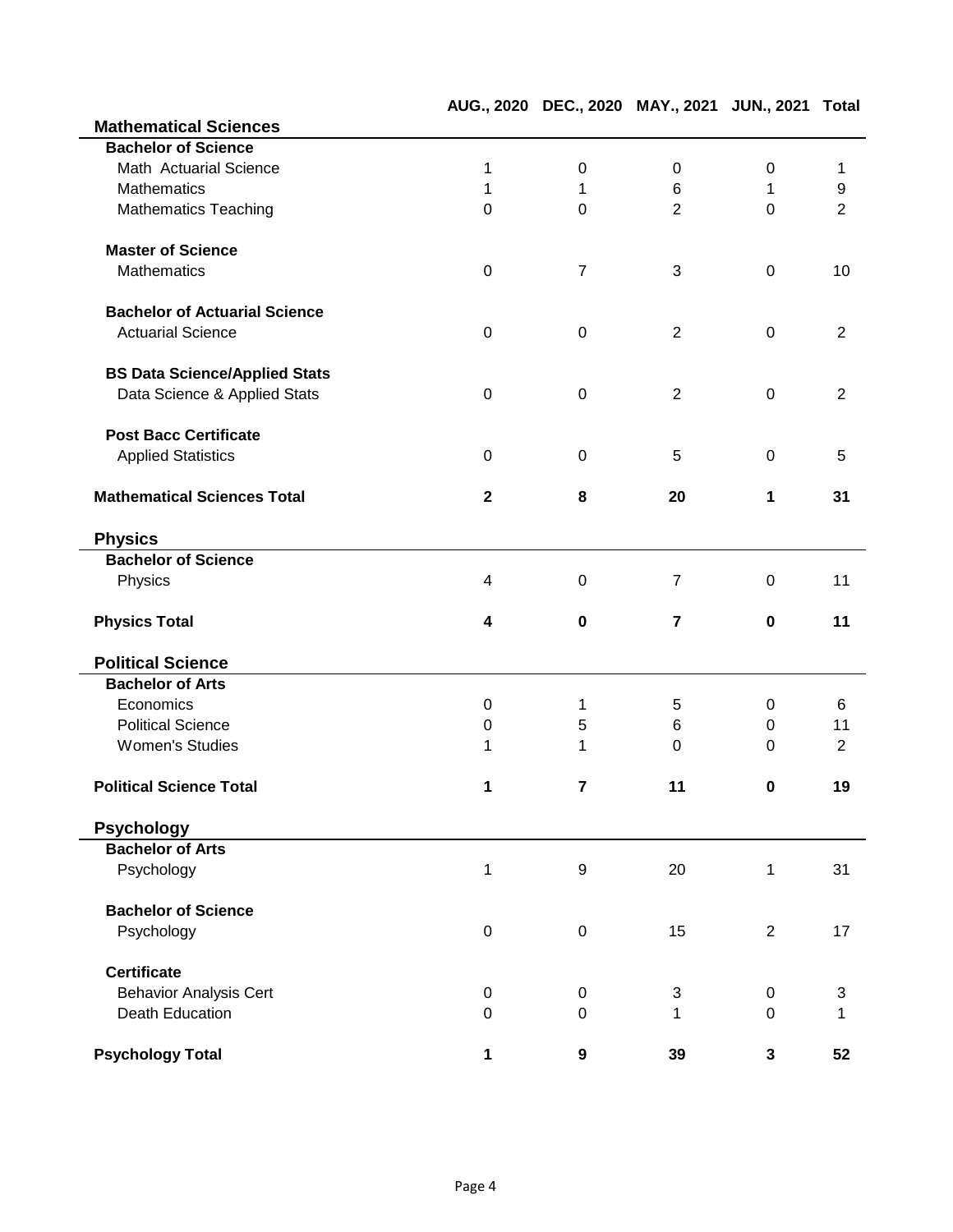|                                         |    |             | AUG., 2020 DEC., 2020 MAY., 2021 JUN., 2021 Total |             |     |
|-----------------------------------------|----|-------------|---------------------------------------------------|-------------|-----|
| <b>Sociology and Anthropology</b>       |    |             |                                                   |             |     |
| <b>Bachelor of Arts</b>                 |    |             |                                                   |             |     |
| Anthropology                            |    | 1           | 3                                                 | $\Omega$    | 5   |
| Sociology                               | 0  | 0           | 4                                                 | $\Omega$    | 4   |
| <b>Sociology and Anthropology Total</b> | 1  | 1           | 7                                                 | $\mathbf 0$ | 9   |
| <b>Certificate</b>                      |    |             |                                                   |             |     |
| <b>Behavior Analysis Cert</b>           | 0  | $\Omega$    |                                                   | $\Omega$    |     |
| <b>Total</b>                            | 0  | $\mathbf 0$ | 1                                                 | $\bf{0}$    |     |
| <b>Arts and Sciences Total</b>          | 35 | 109         | 289                                               | 19          | 452 |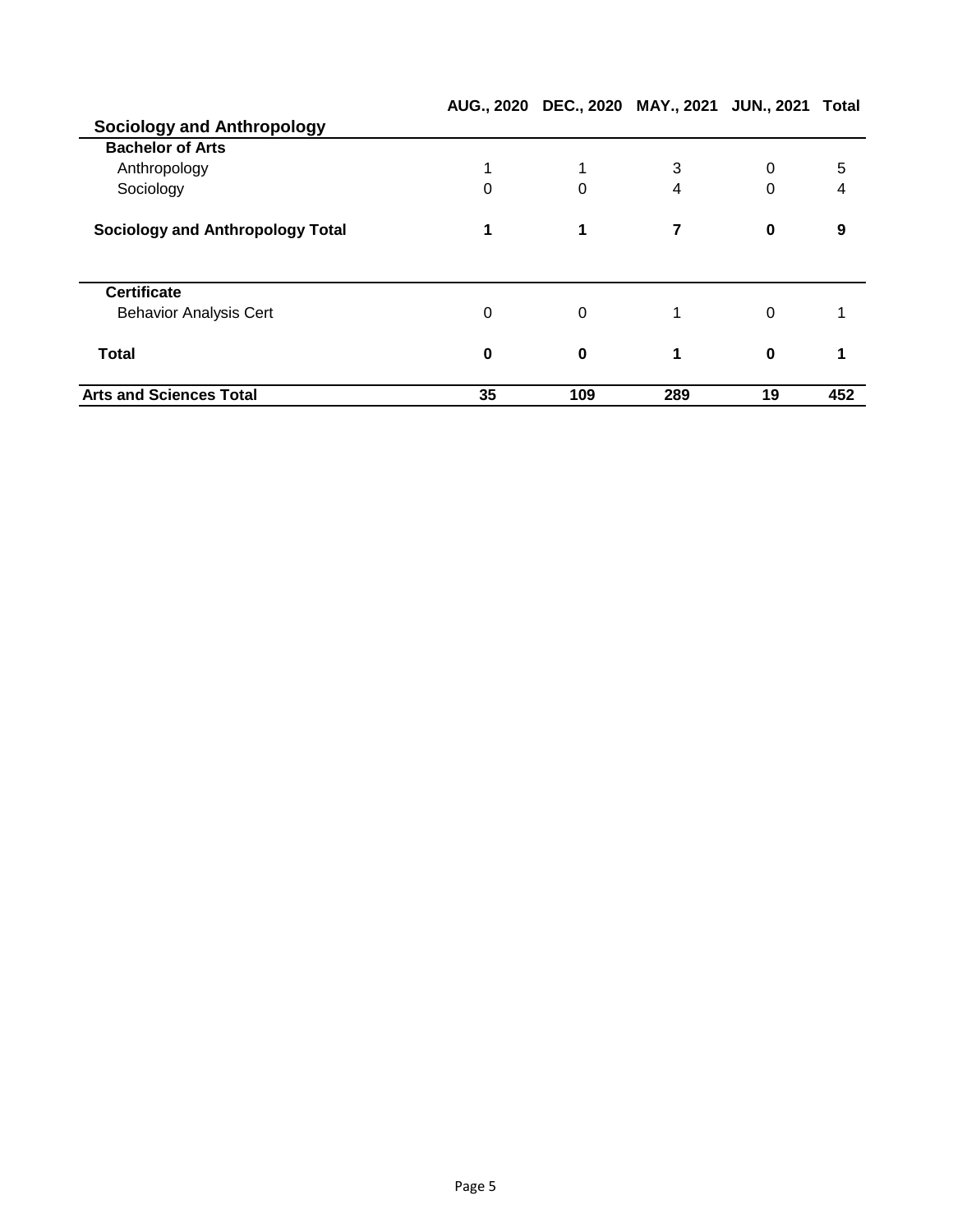| AUG., 2020 DEC., 2020 MAY., 2021 JUN., 2021 Total |  |  |  |  |
|---------------------------------------------------|--|--|--|--|
|---------------------------------------------------|--|--|--|--|

| <b>Business</b>                       |    |          |          |                |     |
|---------------------------------------|----|----------|----------|----------------|-----|
| <b>Accounting and Finance</b>         |    |          |          |                |     |
| <b>Certificate</b>                    |    |          |          |                |     |
| <b>Bank Management Certificate</b>    | 1  | 1        | 3        | $\mathbf 0$    | 5   |
| <b>Accounting and Finance Total</b>   | 1  | 1        | 3        | $\bf{0}$       | 5   |
| <b>Business Administration</b>        |    |          |          |                |     |
| <b>Master of Business Admin</b>       |    |          |          |                |     |
| <b>General Administration</b>         | 4  | 8        | 26       | $\Omega$       | 38  |
| <b>General Admin-Professional MBA</b> | 13 | 3        | $\Omega$ | $\Omega$       | 16  |
| <b>Business Administration Total</b>  | 17 | 11       | 26       | $\mathbf 0$    | 54  |
| <b>Management and Marketing</b>       |    |          |          |                |     |
| <b>B S in Business</b>                |    |          |          |                |     |
| Management and Administration         | 9  | 16       | 29       | 5              | 59  |
| Marketing                             | 2  | 10       | 20       | $\overline{2}$ | 34  |
| Management                            | 0  | $\Omega$ | 1        | $\Omega$       | 1   |
| <b>Certificate</b>                    |    |          |          |                |     |
| <b>Small Business Mgmt Certif</b>     | 1  | 1        | 8        | 0              | 10  |
| <b>Professional Sales Certificate</b> | 0  | 0        | 2        | $\Omega$       | 2   |
| <b>Management and Marketing Total</b> | 12 | 27       | 60       | 7              | 106 |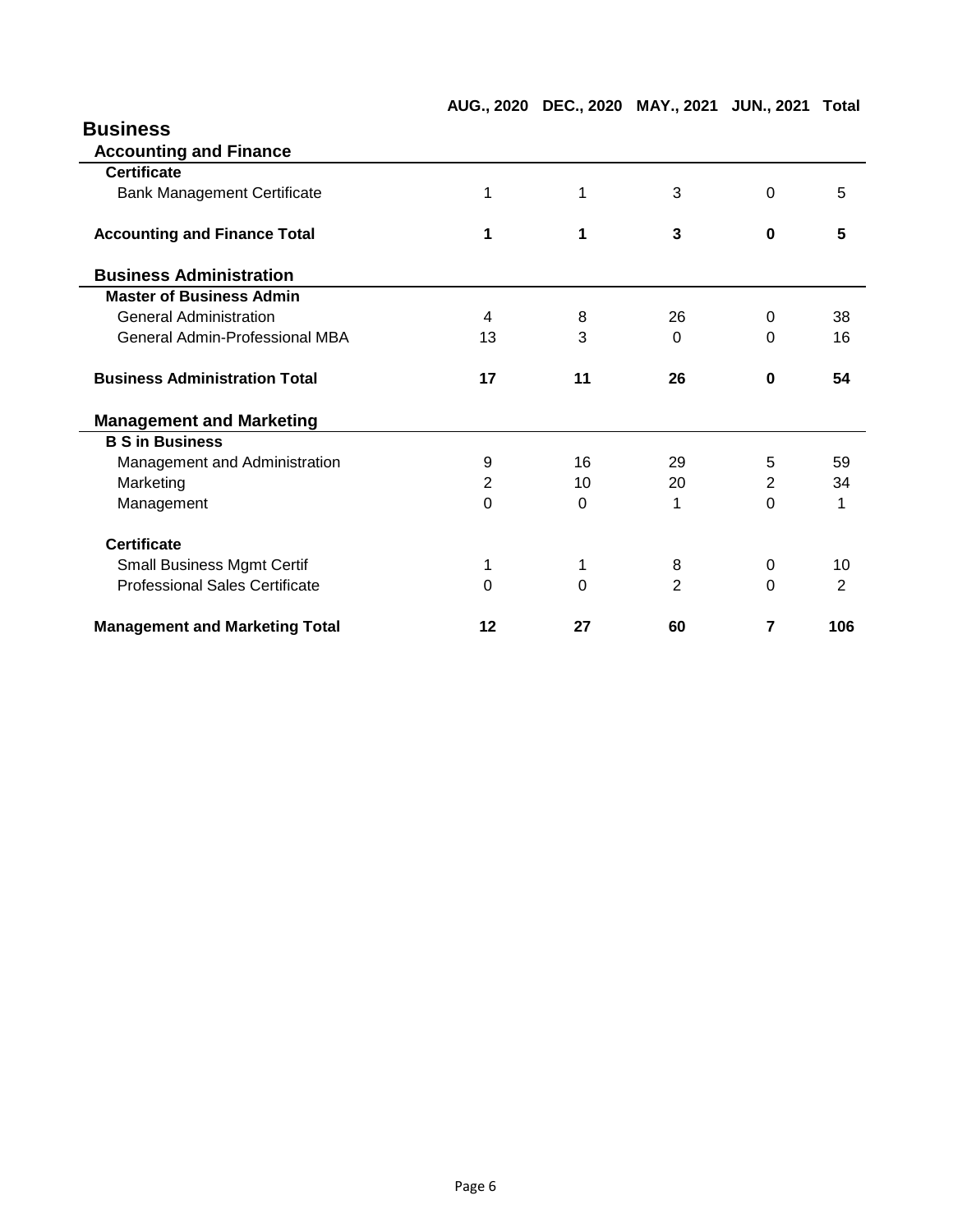|                                    |          | AUG., 2020 DEC., 2020 MAY., 2021 JUN., 2021 Total |                |                |                |
|------------------------------------|----------|---------------------------------------------------|----------------|----------------|----------------|
| <b>Accounting</b>                  |          |                                                   |                |                |                |
| <b>B S in Business</b>             |          |                                                   |                |                |                |
| Accounting                         | 0        | 11                                                | 15             | 1              | 27             |
| <b>Certificate</b>                 |          |                                                   |                |                |                |
| <b>Accounting Certificate</b>      | $\Omega$ | $\Omega$                                          | 1              | 0              |                |
| <b>Bank Management Certificate</b> | 0        | $\Omega$                                          | 1              | $\overline{0}$ |                |
| <b>Post Bacc Certificate</b>       |          |                                                   |                |                |                |
| <b>Accounting Certificate</b>      | 1        | $\Omega$                                          | 1              | $\mathbf 0$    | $\overline{2}$ |
| <b>Accounting Total</b>            | 1        | 11                                                | 18             | 1              | 31             |
| <b>Economics and Finance</b>       |          |                                                   |                |                |                |
| <b>B S in Business</b>             |          |                                                   |                |                |                |
| <b>Bus Econ Public Policy</b>      | 0        | 1                                                 | $\overline{7}$ | 0              | 8              |
| Finance                            | 4        | 10                                                | 16             | 1              | 31             |
| <b>Certificate</b>                 |          |                                                   |                |                |                |
| <b>Bank Management Certificate</b> | 0        | 1                                                 | 1              | 0              | $\overline{c}$ |
| <b>Financial Economics Cert</b>    | $\Omega$ | $\Omega$                                          | $\overline{2}$ | $\Omega$       | $\overline{2}$ |
| <b>Economics and Finance Total</b> | 4        | 12                                                | 26             | 1              | 43             |
| <b>Business Total</b>              | 35       | 62                                                | 133            | 9              | 239            |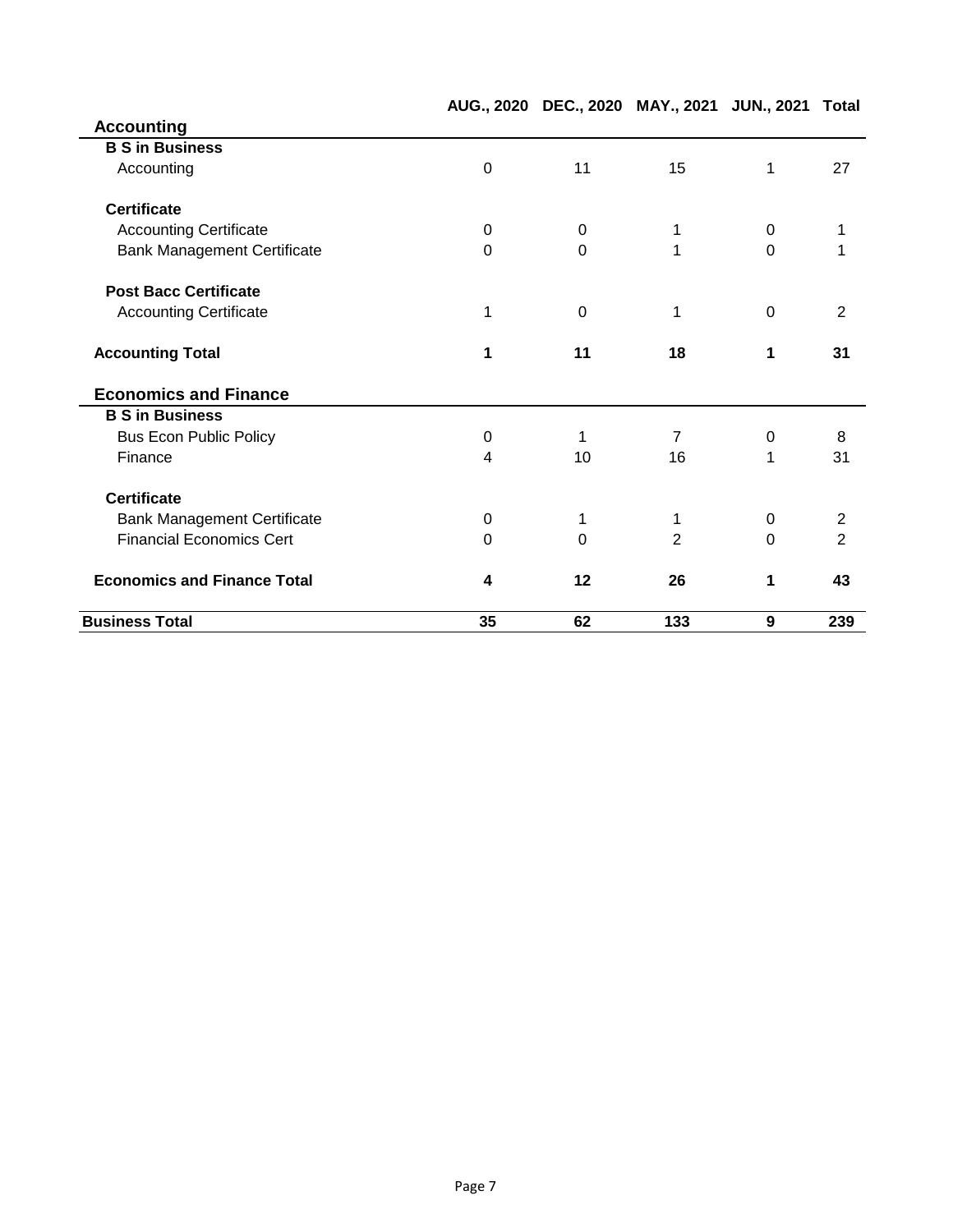# **Engineering Tech and Comp Sci**

| <b>Civil/Mechanical Engineering</b>       |                  |                |                |              |                |
|-------------------------------------------|------------------|----------------|----------------|--------------|----------------|
| <b>B S in Mechanical Engineering</b>      |                  |                |                |              |                |
| <b>Mechanical Engineering</b>             | $\mathbf 0$      | 5              | 13             | $\mathbf 0$  | 18             |
| <b>BS in Civil Engineering</b>            |                  |                |                |              |                |
| Civil Engineering                         | $\pmb{0}$        | $\overline{7}$ | 1              | $\mathbf 0$  | 8              |
| <b>Certificate</b>                        |                  |                |                |              |                |
| Adv. Manufacturing Engineering            | $\mathbf 0$      | 1              | 4              | $\mathbf 0$  | 5              |
| <b>MS in Engineering</b>                  |                  |                |                |              |                |
| Engineering                               | 0                | 1              | 3              | $\mathbf 0$  | 4              |
| <b>Civil/Mechanical Engineering Total</b> | $\bf{0}$         | 14             | 21             | 0            | 35             |
| <b>Computer Science</b>                   |                  |                |                |              |                |
| <b>Associate of Science</b>               |                  |                |                |              |                |
| <b>Information Systems</b>                | $\boldsymbol{0}$ | $\mathbf 0$    | $\overline{2}$ | $\mathbf 0$  | $\overline{2}$ |
| <b>Bachelor of Arts</b>                   |                  |                |                |              |                |
| <b>Computer Science</b>                   | $\mathbf 0$      | $\mathbf 0$    | $\overline{2}$ | $\mathbf 0$  | $\overline{2}$ |
| <b>Bachelor of Science</b>                |                  |                |                |              |                |
| <b>Computer Science</b>                   | 1                | 4              | 29             | 1            | 35             |
| <b>Information Systems</b>                | $\mathbf 0$      | 1              | $\overline{7}$ | 1            | 9              |
| <b>Master of Science</b>                  |                  |                |                |              |                |
| <b>Computer Science</b>                   | 1                | 14             | 14             | 0            | 29             |
| <b>Computer Science Total</b>             | $\mathbf 2$      | 19             | 54             | $\mathbf{2}$ | 77             |
| <b>Electrical/Computer Engr</b>           |                  |                |                |              |                |
| <b>B S in Computer Engineering</b>        |                  |                |                |              |                |
| <b>Computer Engineering</b>               | $\boldsymbol{0}$ | $\mathbf{2}$   | $\overline{c}$ | $\pmb{0}$    | 4              |
| <b>B S in Electrical Engineering</b>      |                  |                |                |              |                |
| <b>Electrical Engineering</b>             | $\mathbf 0$      | 5              | 10             | $\mathbf 0$  | 15             |
| <b>MS in Engineering</b>                  |                  |                |                |              |                |
| Engineering                               | 4                | 6              | 8              | $\pmb{0}$    | 18             |
| <b>Electrical/Computer Engr Total</b>     | 4                | 13             | 20             | $\pmb{0}$    | 37             |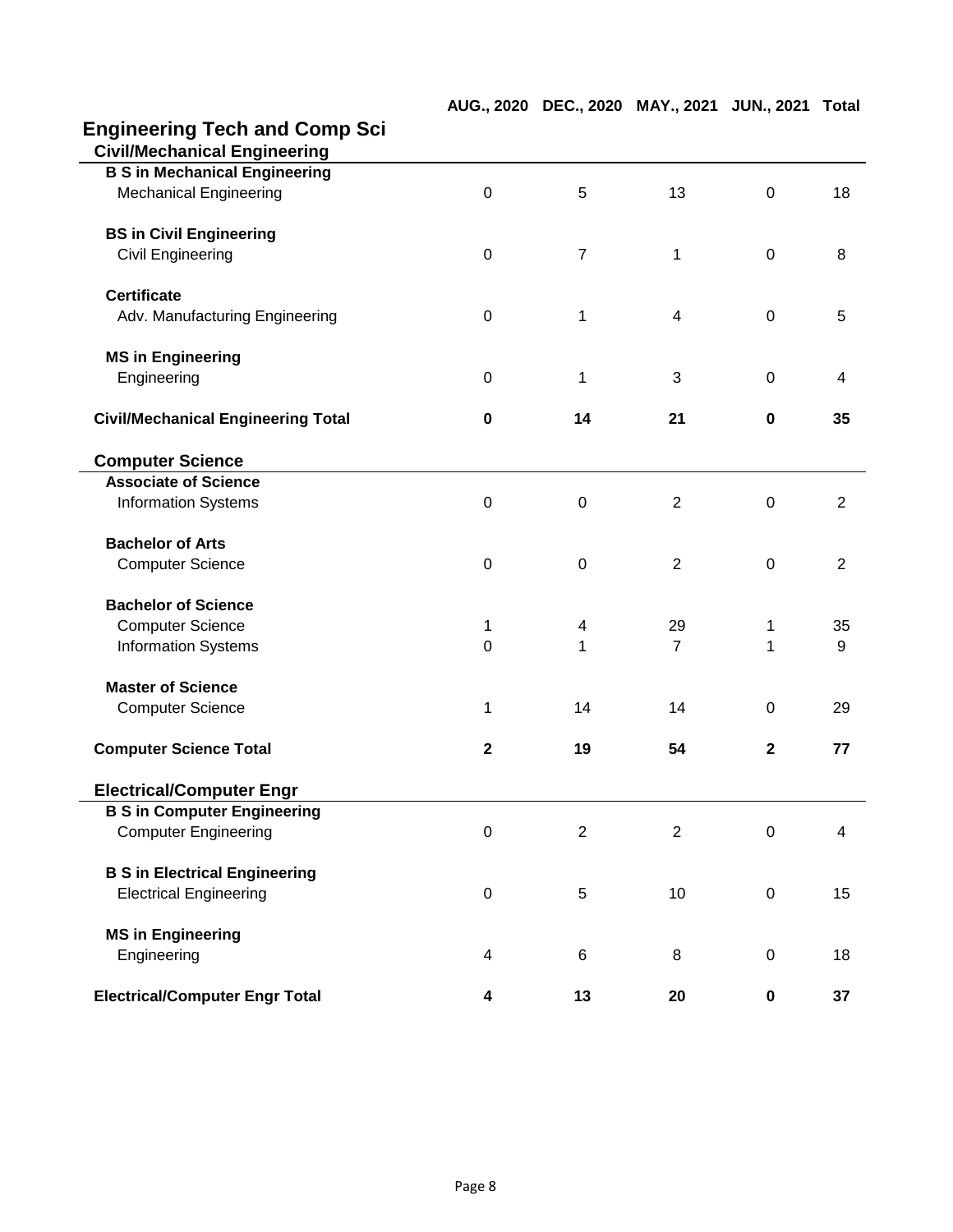|                                            |                | DLV., ZUZU     | 111  2021      |                  |                |
|--------------------------------------------|----------------|----------------|----------------|------------------|----------------|
| <b>School of Polytechnic</b>               |                |                |                |                  |                |
| <b>Associate of Science</b>                |                |                |                |                  |                |
| <b>Electrical Engineering Tech</b>         | 0              | 3              | 3              | 0                | 6              |
| Industrial Engineering Tech                | 0              | $\mathbf 0$    | $\overline{2}$ | $\mathbf 0$      | $\overline{2}$ |
| <b>Mechanical Engineering Tech</b>         | 0              | 6              | 8              | $\mathbf 0$      | 14             |
| <b>Bachelor of Science</b>                 |                |                |                |                  |                |
| <b>Computer Engineering Tech</b>           | 1              | 1              | 4              | 0                | 6              |
| <b>Construction Engineering Tech</b>       | $\mathbf 0$    | 3              | 10             | 0                | 13             |
| <b>Electrical Engineering Tech</b>         | 1              | $\overline{2}$ | 4              | 1                | 8              |
| <b>Industrial Engineering Tech</b>         | 0              | $\overline{2}$ | 2              | $\mathbf 0$      | 4              |
| <b>Information Technology</b>              | 1              | 5              | 15             | 1                | 22             |
| Mechanical Engineering Tech                | 0              | 11             | 22             | 1                | 34             |
| <b>Certificate</b>                         |                |                |                |                  |                |
| <b>Quality Certificate</b>                 | $\mathbf 0$    | 1              | $\mathbf 0$    | 1                | $\overline{2}$ |
| <b>Advanced Manufacturing Mgmt</b>         | $\Omega$       | $\mathbf 1$    | $\mathbf 0$    | $\overline{0}$   | 1              |
| <b>Master of Science</b>                   |                |                |                |                  |                |
| Technology                                 | $\pmb{0}$      | 1              | $\pmb{0}$      | $\mathbf 0$      | 1              |
| <b>School of Polytechnic Total</b>         | 3              | 36             | 70             | 4                | 113            |
| <b>Organizational Leadership</b>           |                |                |                |                  |                |
| <b>Associate of Science</b>                |                |                |                |                  |                |
| Org Leadership Supervision                 | 1              | 1              | 0              | 0                | $\overline{c}$ |
| Organizational Leadership                  | $\mathbf 0$    | $\overline{2}$ | 6              | $\mathbf 0$      | 8              |
| <b>Bachelor of Science</b>                 |                |                |                |                  |                |
| Org Leadership Supervision                 | $\overline{2}$ | 12             | 18             | $\mathbf 0$      | 32             |
| Organizational Leadership                  | $\mathbf 0$    | 8              | 13             | $\overline{0}$   | 21             |
| <b>Master of Science</b>                   |                |                |                |                  |                |
| Org Leadership Supervision                 | 1              | 6              | 13             | $\boldsymbol{0}$ | 20             |
| <b>Post Bacc Certificate</b>               |                |                |                |                  |                |
| Org Leadership Post Bacc Cert              | 0              | $\mathbf 0$    | 1              | $\mathbf 0$      | 1              |
| <b>Organizational Leadership Total</b>     | 4              | 29             | 51             | $\mathbf 0$      | 84             |
| <b>Engineering Tech and Comp Sci Total</b> | 13             | 111            | 216            | 6                | 346            |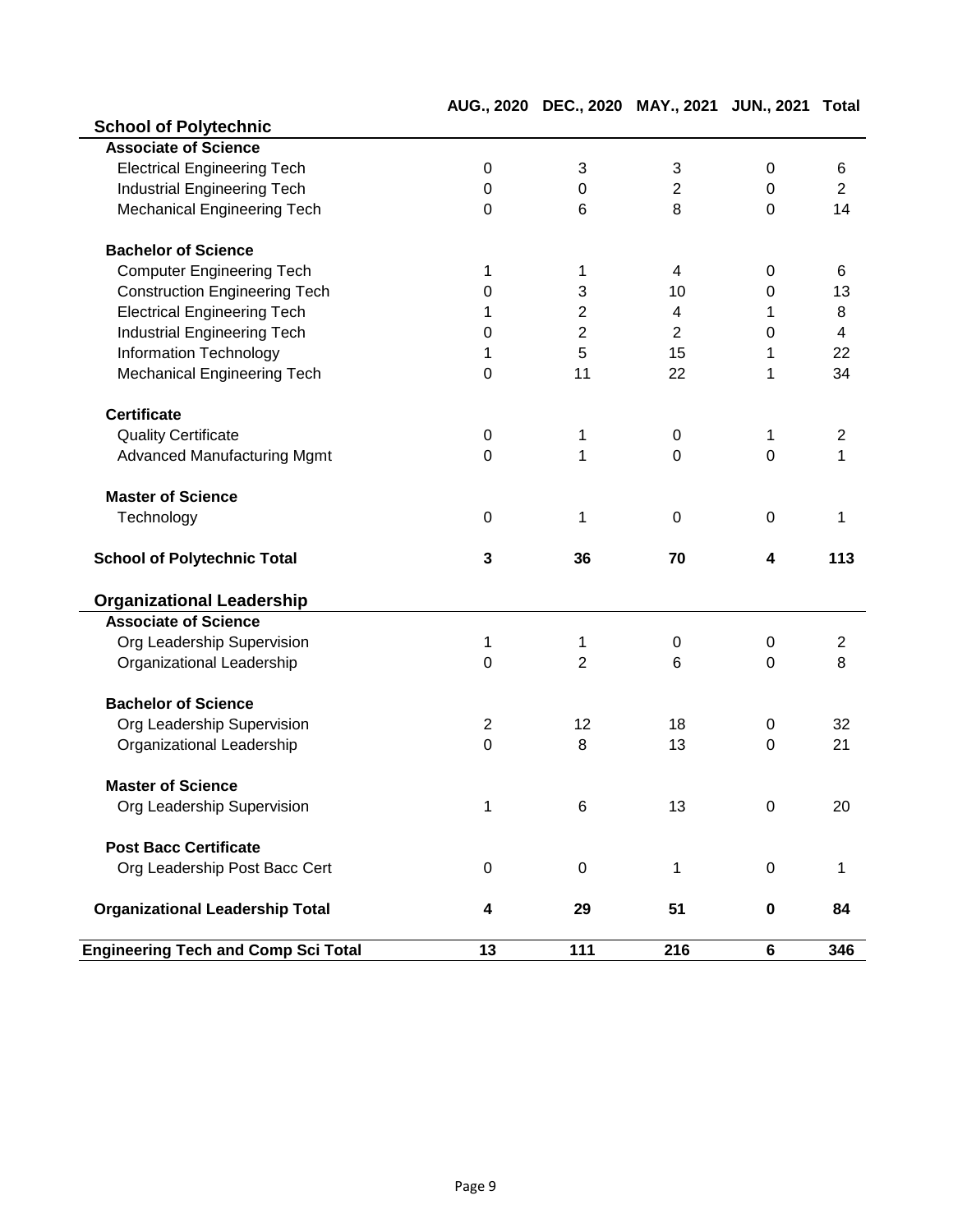| <b>Health and Human Services</b>       |   |    |          |   |    |
|----------------------------------------|---|----|----------|---|----|
| <b>Dental Education</b>                |   |    |          |   |    |
| <b>B S in Dental Technology</b>        |   |    |          |   |    |
| Dental Clinician                       | 0 |    | 0        | 0 |    |
| <b>Dental Technology</b>               | 1 | 0  | 0        | 1 | 2  |
| <b>Dental Education Total</b>          | 1 | 1  | $\bf{0}$ | 1 | 3  |
| <b>Nursing</b>                         |   |    |          |   |    |
| <b>Bachelor of Science</b>             |   |    |          |   |    |
| Nursing                                | 0 | 48 | 0        | 0 | 48 |
| <b>Nursing Total</b>                   | 0 | 48 | 0        | 0 | 48 |
| <b>Health and Human Services Total</b> |   | 49 | 0        |   | 51 |

**AUG., 2020 DEC., 2020 MAY., 2021 JUN., 2021 Total**

# **Health and Human Services**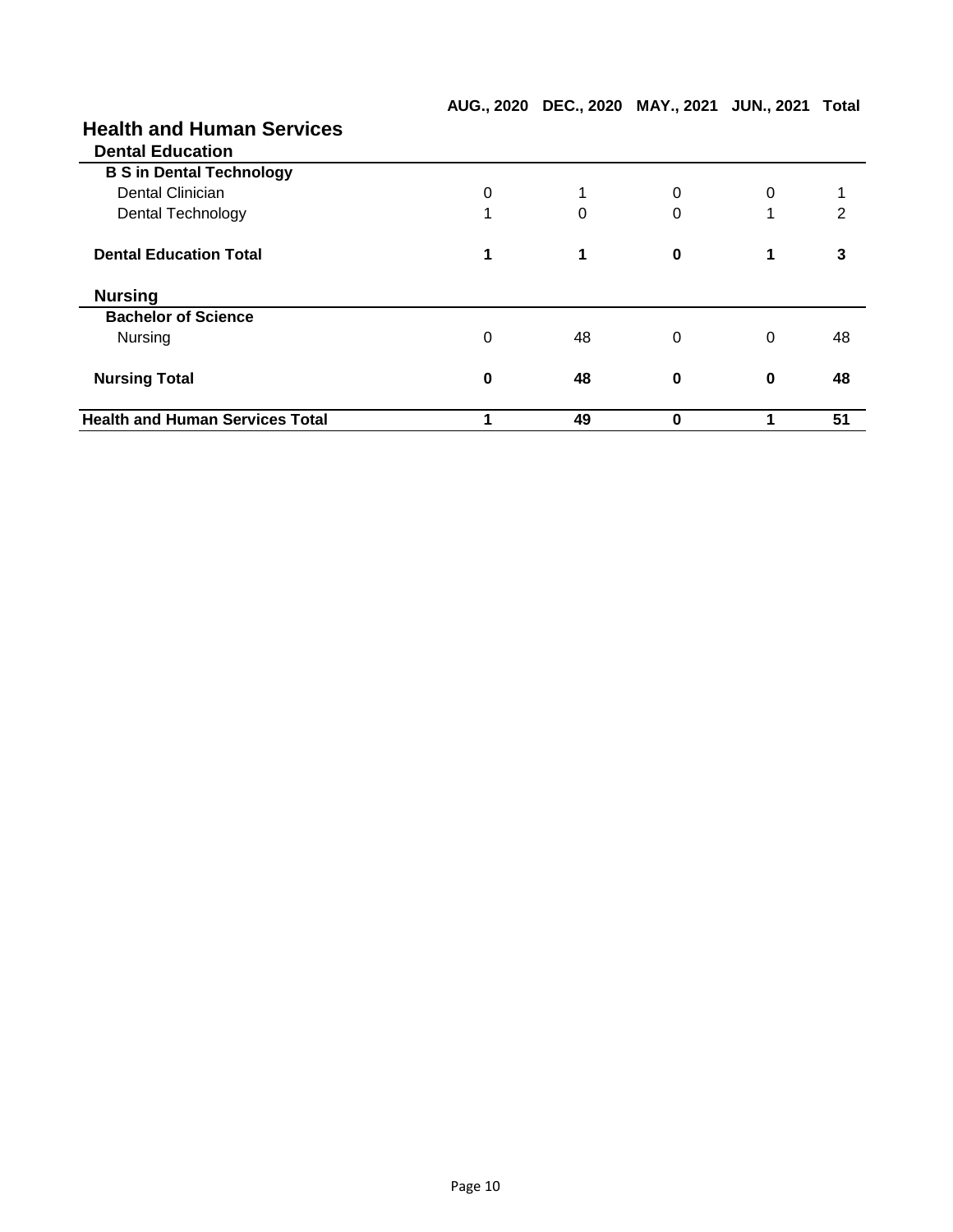| <b>Visual and Performing Arts</b><br><b>Theatre</b> |                         |                 |                 |                  |                |
|-----------------------------------------------------|-------------------------|-----------------|-----------------|------------------|----------------|
| <b>Bachelor of Arts</b>                             |                         |                 |                 |                  |                |
| Theatre                                             | $\mathbf 0$             | $6\phantom{1}6$ | 5               | 1                | 12             |
| <b>Theatre Total</b>                                | $\pmb{0}$               | $6\phantom{1}$  | $5\phantom{.0}$ | 1                | 12             |
| <b>Art and Design</b>                               |                         |                 |                 |                  |                |
| <b>Bachelor of Arts</b>                             |                         |                 |                 |                  |                |
| <b>Art Education</b>                                | $\mathbf 0$             | $\pmb{0}$       | 3               | 1                | 4              |
| Fine Arts                                           | $\overline{2}$          | 5               | 14              | 1                | 22             |
| <b>Bachelor of Fine Arts</b>                        |                         |                 |                 |                  |                |
| Design Art                                          | 0                       | 1               | 0               | $\mathbf 0$      | 1              |
| Fine Arts                                           | 0                       | 5               | 4               | 1                | 10             |
| Visual Communication Design                         | 0                       | 5               | 6               | $\,6$            | 17             |
| Studio Art                                          | $\Omega$                | $\overline{2}$  | $\mathbf 0$     | $\overline{0}$   | $\overline{2}$ |
| <b>Bachelor of Science</b>                          |                         |                 |                 |                  |                |
| <b>Interior Design</b>                              | $\pmb{0}$               | 0               | 13              | $\mathbf 0$      | 13             |
| <b>Art and Design Total</b>                         | $\mathbf 2$             | 18              | 40              | 9                | 69             |
| <b>School of Music</b>                              |                         |                 |                 |                  |                |
| <b>B S in Music Therapy</b>                         |                         |                 |                 |                  |                |
| Music Therapy                                       | $\mathbf 0$             | 3               | 1               | 6                | 10             |
| <b>Bachelor of Music</b>                            |                         |                 |                 |                  |                |
| Music                                               | 1                       | 5               | 6               | 0                | 12             |
| <b>Music Performance</b>                            | $\pmb{0}$               | 0               | 1               | $\mathbf 0$      | 1              |
| <b>Bachelor of Music Education</b>                  |                         |                 |                 |                  |                |
| <b>Music Education</b>                              | $\pmb{0}$               | 2               | 4               | $\mathbf 0$      | 6              |
| <b>BS in Music</b>                                  |                         |                 |                 |                  |                |
| Music                                               | $\mathbf 0$             | $\mathbf 0$     | $\overline{2}$  | $\boldsymbol{0}$ | $\overline{c}$ |
| Music Industry                                      | 1                       | 1               | $\overline{4}$  | $\mathbf 0$      | $\,6\,$        |
| <b>School of Music Total</b>                        | $\boldsymbol{2}$        | 11              | 18              | $\bf 6$          | 37             |
| <b>Music</b>                                        |                         |                 |                 |                  |                |
| <b>BS in Music</b>                                  |                         |                 |                 |                  |                |
| Music                                               | $\pmb{0}$               | 0               | 1               | $\pmb{0}$        | 1              |
| <b>Music Total</b>                                  | $\pmb{0}$               | $\mathbf 0$     | 1               | $\pmb{0}$        | 1              |
| <b>Visual and Performing Arts Total</b>             | $\overline{\mathbf{4}}$ | 35              | 64              | 16               | 119            |

#### **AUG., 2020 DEC., 2020 MAY., 2021 JUN., 2021 Total**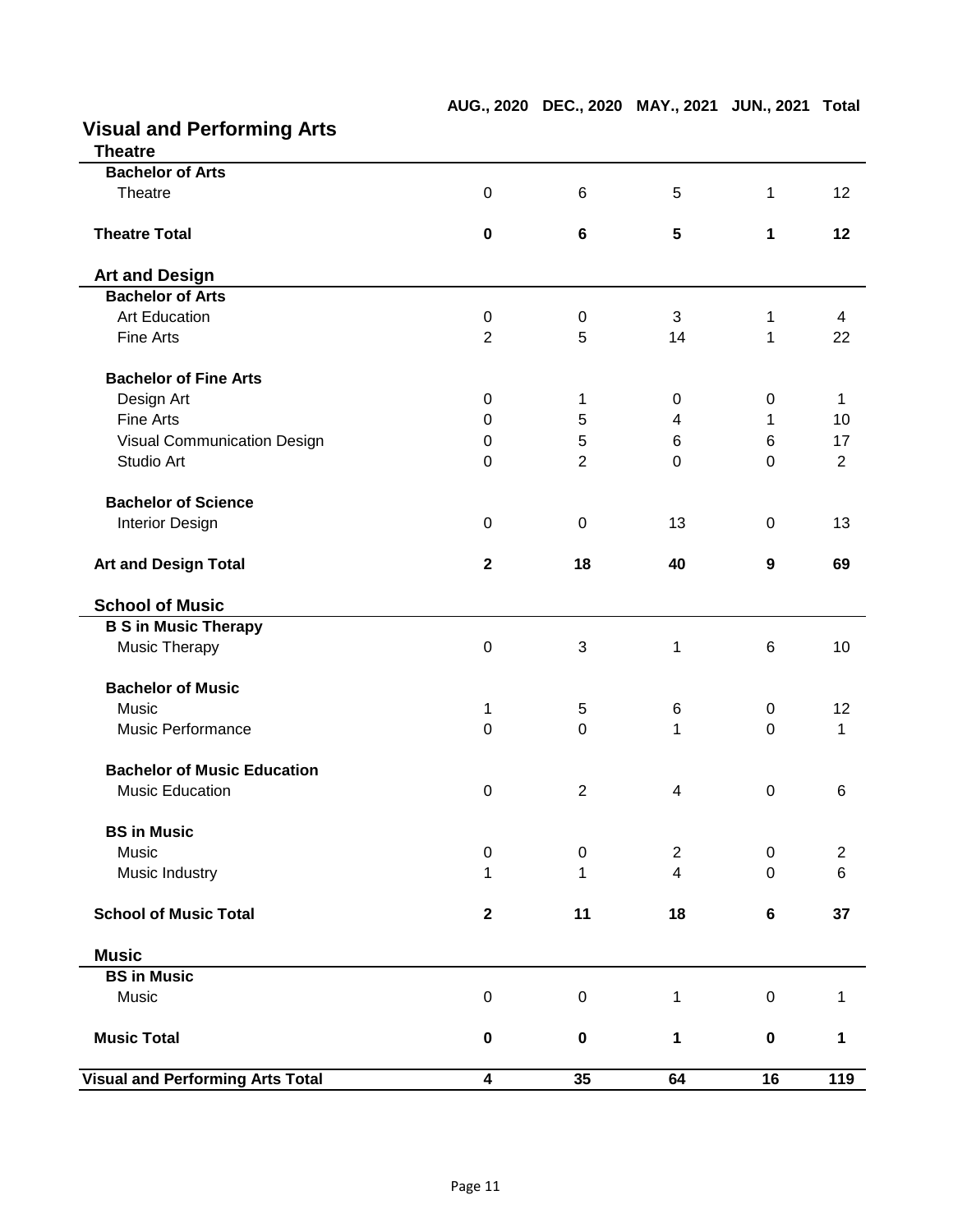| <b>Professional Studies</b>               |                |                  |                |             |                |
|-------------------------------------------|----------------|------------------|----------------|-------------|----------------|
| <b>Hospitality and Tourism Mgmt</b>       |                |                  |                |             |                |
| <b>Bachelor of Science</b>                |                |                  |                |             |                |
| <b>Hospitality Management</b>             | 1              | $\overline{2}$   | 4              | $\mathbf 0$ | $\overline{7}$ |
| <b>Hospitality and Tourism Mgmt Total</b> | 1              | $\mathbf{2}$     | 4              | $\bf{0}$    | $\overline{7}$ |
| <b>Human Services</b>                     |                |                  |                |             |                |
| <b>Bachelor of Science</b>                |                |                  |                |             |                |
| <b>Human Services</b>                     | $\overline{2}$ | $\overline{7}$   | 33             | 4           | 46             |
| <b>Human Services Total</b>               | $\mathbf{2}$   | $\overline{7}$   | 33             | 4           | 46             |
| <b>Public Policy</b>                      |                |                  |                |             |                |
| <b>B S in Public Affairs</b>              |                |                  |                |             |                |
| <b>Criminal Justice</b>                   | 1              | 0                | 0              | 0           | 1              |
| <b>Health Services Admin</b>              | 1              | 0                | 0              | 0           | 1              |
| <b>Public Affairs</b>                     | 3              | 0                | 0              | 0           | 3              |
| <b>Public Policy Total</b>                | 5              | 0                | 0              | $\bf{0}$    | 5              |
| <b>School of Education</b>                |                |                  |                |             |                |
| <b>B S in Education</b>                   |                |                  |                |             |                |
| Early Childhood Education                 | 0              | 6                | 5              | 0           | 11             |
| Elem Ed Education Policy                  | 0              | 3                | 1              | 1           | 5              |
| <b>Elementary Education</b>               | 0              | 24               | 49             | 1           | 74             |
| <b>English Education</b>                  | 0              | 1                | $\overline{7}$ | 0           | 8              |
| Middle School Education                   | 0              | $\overline{2}$   | $\overline{7}$ | $\Omega$    | 9              |
| Secondary Education                       | 0              | $\Omega$         | 12             | 0           | 12             |
| <b>Social Studies Education</b>           | 0              | 1                | 10             | 1           | 12             |
| Earth Space Science Education             | 1              | 0                | $\Omega$       | $\Omega$    | 1              |
| <b>Master of Science in Education</b>     |                |                  |                |             |                |
| Counseling                                | 0              | 0                | 21             | 0           | 21             |
| <b>Educational Leadership</b>             | 0              | 14               | 8              | 0           | 22             |
| Secondary Education                       | 0              | $\boldsymbol{2}$ | 1              | $\pmb{0}$   | 3              |
| <b>Special Education</b>                  | 0              | $\mathbf 0$      | 4              | 0           | 4              |
| <b>Graduate Certificate</b>               |                |                  |                |             |                |
| <b>Special Education Certificate</b>      | $\pmb{0}$      | $\overline{c}$   | 1              | $\mathbf 0$ | 3              |
| <b>Post Bacc Certificate</b>              |                |                  |                |             |                |
| <b>Special Education Certificate</b>      | $\pmb{0}$      | $\,0\,$          | 1              | $\mathsf 0$ | 1              |
| <b>School of Education Total</b>          | 1              | 55               | 127            | 3           | 186            |